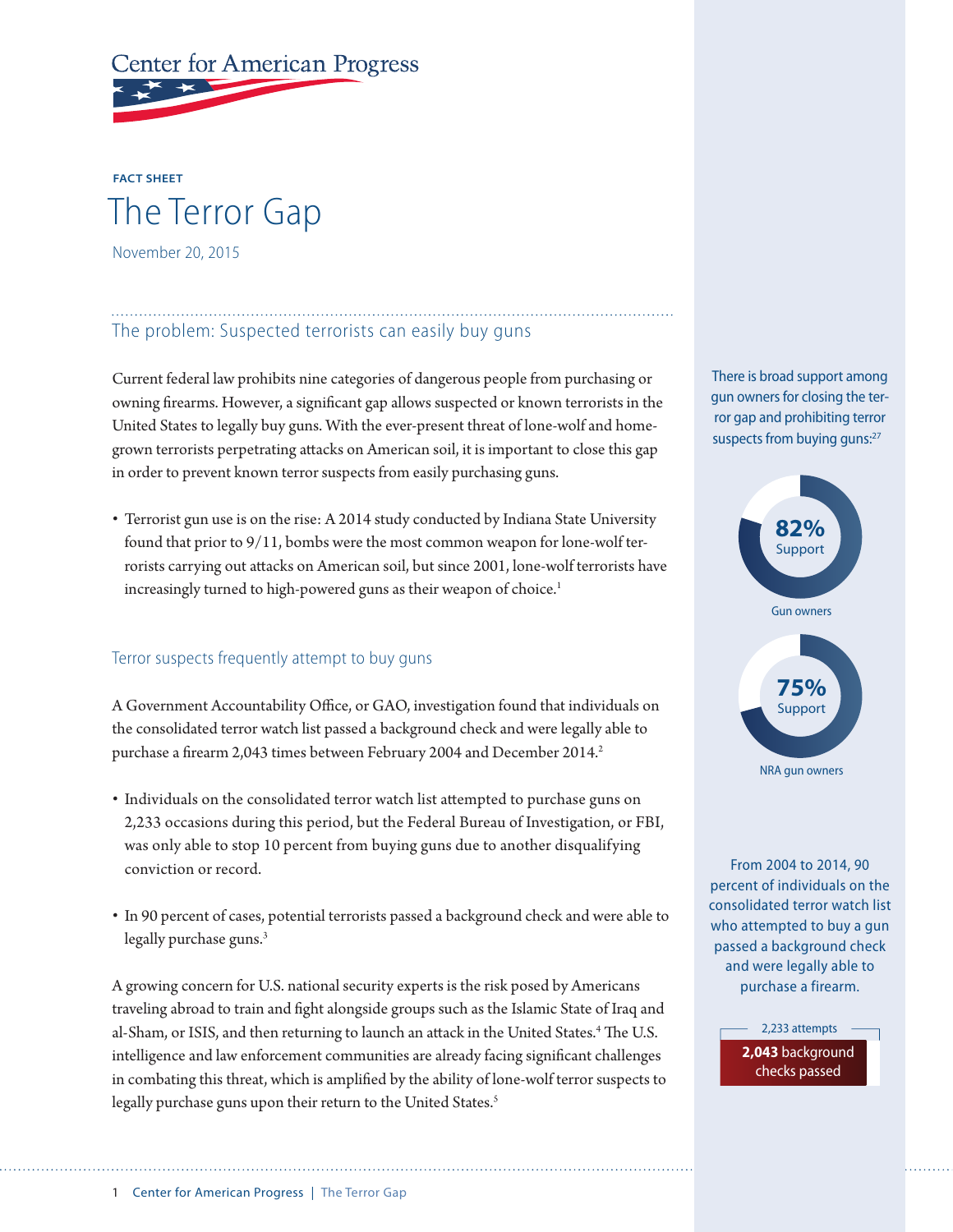### The solution: Enact bipartisan legislation that gives the U.S. attorney general the ability to block terror suspects from buying guns

Legislation originally drafted in 2007 by the Bush administration—and introduced in every Congress since—would close the terror gap and prevent suspected terrorists from easily buying guns. Sen. Dianne Feinstein (D-CA) and Rep. Peter King (R-NY) reintroduced The Denying Firearms and Explosives to Dangerous Terrorists Act, or S. 551 / H.R. 1076, again in February 2015.<sup>6</sup> The bill defines a terror suspect as any person who is known or suspected to be involved in preparing for or providing support for terrorism.

This bill would do several things:

- Give the U.S. attorney general the discretion to block gun sales to terror suspects
- Give the U.S. attorney general the discretion to deny or revoke a federal firearms license if a gun dealer is known or suspected to either be assisting in or providing weapons to be used to commit acts of terrorism
- Provide a process for people erroneously denied a gun on this basis to seek to have that determination reversed and their gun rights restored

### Case examples: Terrorists who used guns to perpetrate attacks against Americans

**On July 15, 2015,** Mohammad Youssef Abdulazeez opened fire on a military recruiting center in Chattanooga, Tennessee, using a semi-automatic assault rifle and a handgun, injuring one Marine. He then drove to a nearby Navy and Marine reserve center, leading police on a chase, and again opened fire at the second facility, killing four Marines and one Navy officer, as well as injuring a police officer. Abdulazeez was born in Kuwait, raised in the United States, and was a naturalized U.S. citizen. He was described by the FBI as a "homegrown violent extremist."7

**On June 17, 2015,** Dylann Roof opened fire at a weekly bible study meeting held at the Emanuel African Methodist Episcopal Church, a historic African American church in Charleston, South Carolina. Using a handgun he purchased two month prior to the attack, Roof shot and killed nine people, including the pastor who was leading the meeting. Roof posted a manifesto online prior to the attack espousing white supremacist ideology and had posed for photos with Confederate flags and other symbols of racial hatred.8 Roof has been charged with federal hate crimes, in addition to murder and other charges, for perpetrating this attack.9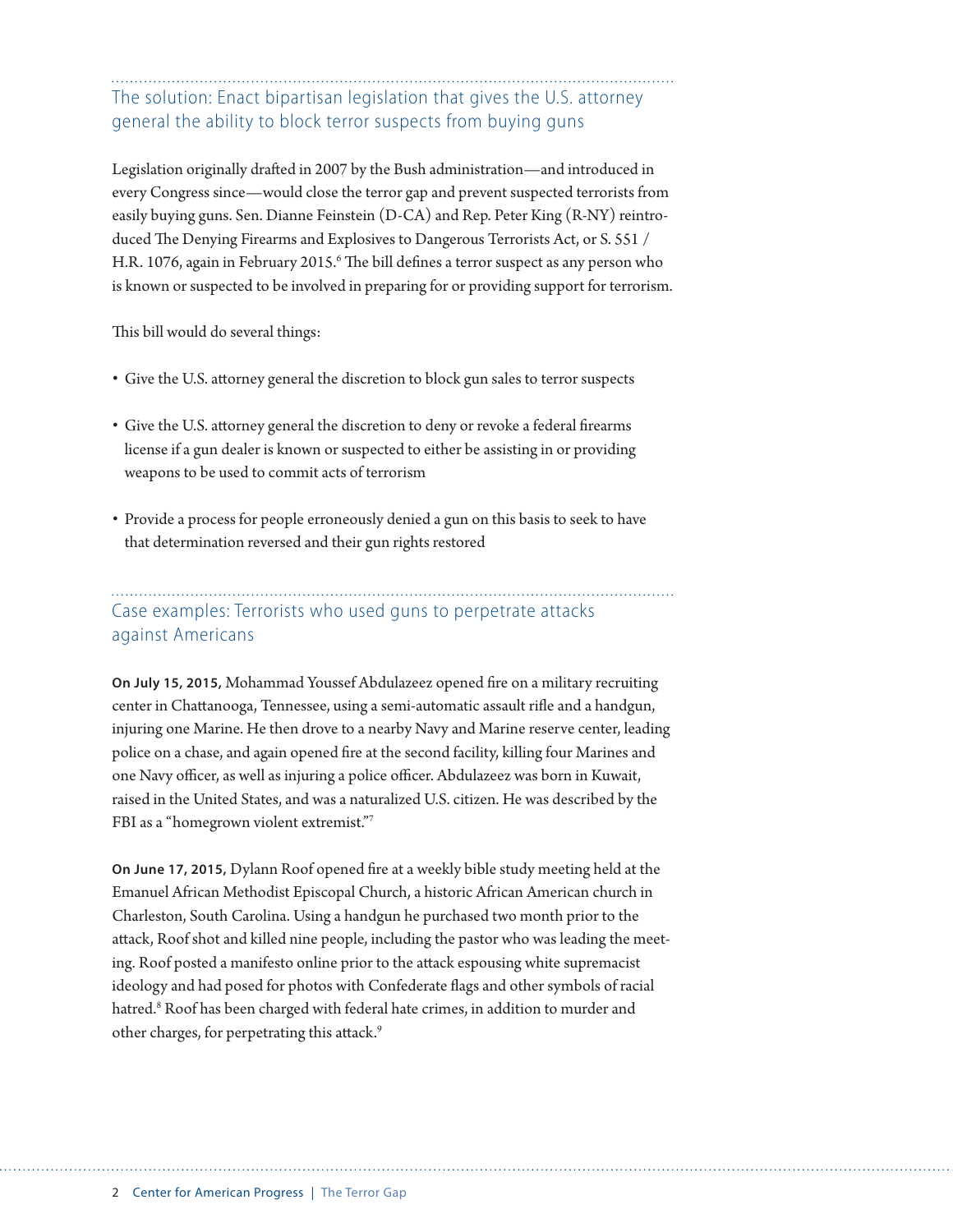**On May 3, 2015,** Elton Simpson and Nadir Soofi arrived at a convention in Garland, Texas, armed with assault rifles and wearing head-to-toe body armor. Simpson and Soofi attacked the anti-Muslim art show taking place there, shooting a security guard outside the building. However, the security guard and SWAT officers killed both Soofi and Simpson before they could continue their attack on the event. Simpson was known to the FBI and was placed on the terror watch list in 2011 after corresponding with an undercover FBI agent about traveling to Somalia to participate in violent jihad.<sup>10</sup>

**On November 5, 2009,** Major Nidal Hasan committed a mass shooting at Fort Hood that killed 13 people and wounded an additional 30. Hasan was under investigation by the FBI at the time for suspected ties to terrorists.<sup>11</sup>

**On June 1, 2009,** Abdulhakim Mujahid Muhammad opened fire at a military recruiting station in Little Rock, Arkansas, killing one person and wounding another. At the time of the shooting, Muhammad was under investigation by the FBI for suspected links to terrorism. He was charged with murder and 16 counts of terrorist acts.<sup>12</sup>

**On May 8, 2007,** six terror suspects were arrested for conspiring to attack Fort Dix. The individuals were caught after trying to buy numerous firearms from a government informant, including M16s and AK-47s. One suspect pleaded guilty to providing firearms to illegal aliens and the others were convicted of conspiracy to kill U.S. military personnel.<sup>13</sup>

## Who supports closing the terror gap?

- President George W. Bush<sup>14</sup>
- Former FBI Director Robert Mueller<sup>15</sup>
- 9/11 Commission Chair Thomas Kean<sup>16</sup>
- The International Association of Chiefs of Police<sup>17</sup>
- Former New York City Police Commissioner Ray Kelly<sup>18</sup>
- Prosecutors Against Gun Violence<sup>19</sup>
- Former Attorney General Alberto Gonzales<sup>20</sup>
- Hispanic American Police Command Officers Association21
- Major Cities Chiefs Association<sup>22</sup>
- National Association of Women Law Enforcement Executives<sup>23</sup>
- National Organization of Black Law Enforcement Executives<sup>24</sup>
- Police Executive Research Forum<sup>25</sup>
- Police Foundation<sup>26</sup>